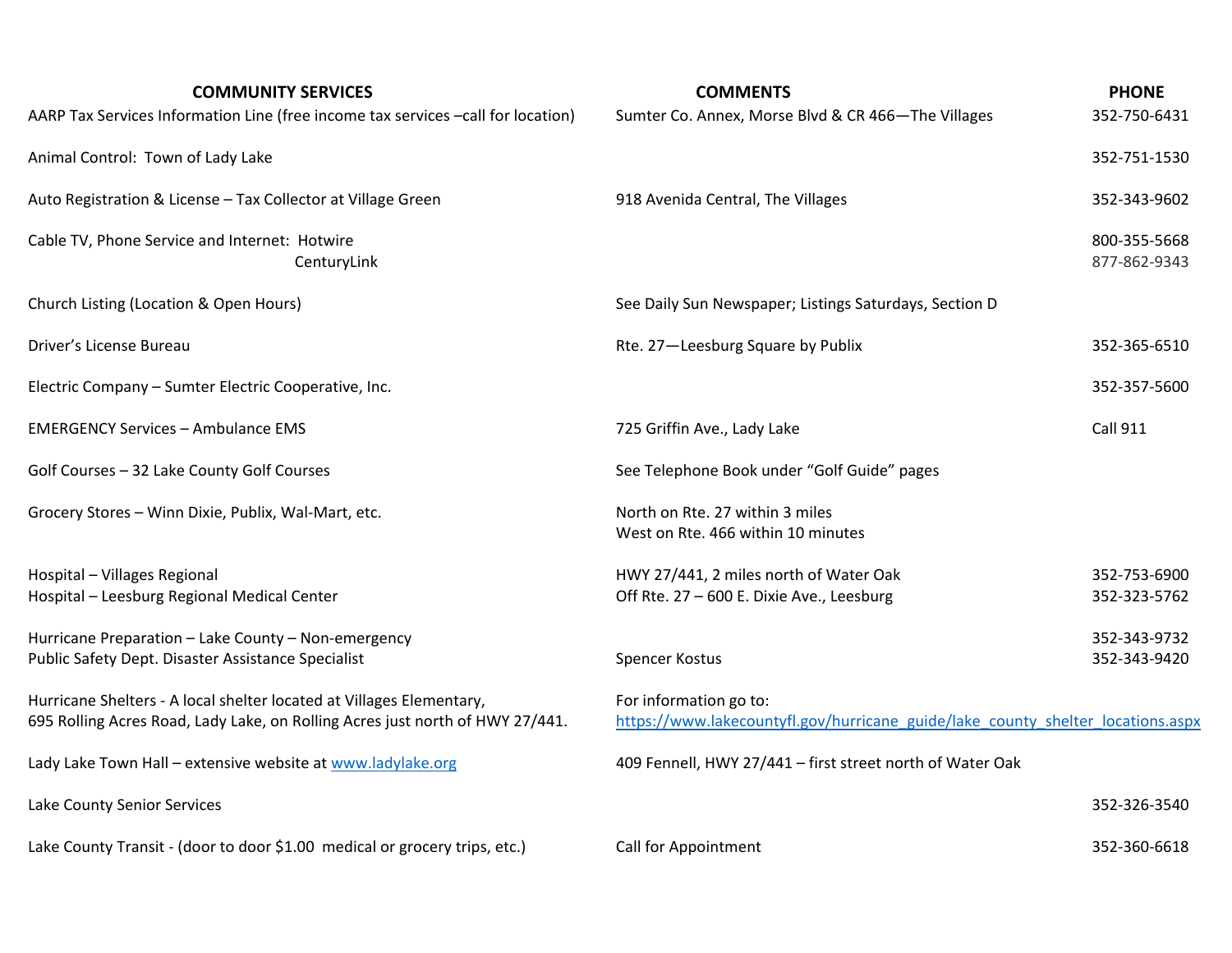| Lake Griffin State Park - (boat ramp, canoe rental, picnic area, etc.)                                                                                       | HWY 27/441, Fruitland Park (south on 27 from Water Oak)                                                    |                                                              |
|--------------------------------------------------------------------------------------------------------------------------------------------------------------|------------------------------------------------------------------------------------------------------------|--------------------------------------------------------------|
| Leesburg Senior Center                                                                                                                                       |                                                                                                            | 352-326-3644                                                 |
| Library - Lady Lake Library (reserve books online; eBooks & audiobooks<br>through library's Overdrive app)                                                   | 225 W. Guava St., Lady Lake                                                                                | 352-753-2957                                                 |
| Museum - Austin Carriage Museum (Grand Oaks Resort) Horse farm & shows                                                                                       | 3000 Marion Co. Rd., off Rte. 25                                                                           |                                                              |
| Newspaper - The Villages Daily Sun<br>Newspaper - Daily Commercial - Leesburg<br>Newspaper - Ocala Star Banner<br>Newspaper - Orlando Sentinel, Lake Edition |                                                                                                            | 352-753-1119<br>352-365-8200<br>352-867-4010<br>800-359-5353 |
| Recycle Services-Land Fill: Including yard waste                                                                                                             | Rolling Acres Road south of CR 466                                                                         |                                                              |
| <b>POLICE - Lady Lake</b>                                                                                                                                    | <b>Emergency only: call 911</b>                                                                            | 352-751-1560                                                 |
| Urgent Care Walk-in Clinic - across from Wal-Mart in Spruce Creek Shop Center<br>Urgent Care Walk-in Clinic - Leesburg Hospital Med                          | 178 SE 109 <sup>th</sup> , Suite 108; open day time<br>Rte. 441, near Lake Square Mall; open day time      |                                                              |
| USPS - Post Office                                                                                                                                           | Corner Rte. 25 and Fennell                                                                                 |                                                              |
| Voter Registration - "Supervisor of Elections - Lake County<br>http://elections.co.lake.fl.us/                                                               | Voting precinct is Water Oak if full time resident                                                         | 352-343-9734                                                 |
| <b>Water Oak Services &amp; Information</b>                                                                                                                  |                                                                                                            |                                                              |
| Birthday & Anniversary List - Resident supplies info for Update Newsletter                                                                                   | Nancy McGowan Call or e/mail wophonedir@gmail.com                                                          | 352-435-5446                                                 |
| Box Office (See Video Library)                                                                                                                               |                                                                                                            |                                                              |
| Club Houses: Main (MCH) & Satellite (SCH)                                                                                                                    | Open 8 AM to Midnight                                                                                      |                                                              |
| Coffee & Donuts Hour - 9 AM, First Saturday most months, Main Club House                                                                                     | Sponsored by CSA - Get \$1 ticket in Video Library; refunded at the door                                   |                                                              |
| Copy Machine - Available in the Video Library. See Video Library for hours open.                                                                             | A copy machine is available to residents. First 10 copies are free.<br>Small charge for additional copies. |                                                              |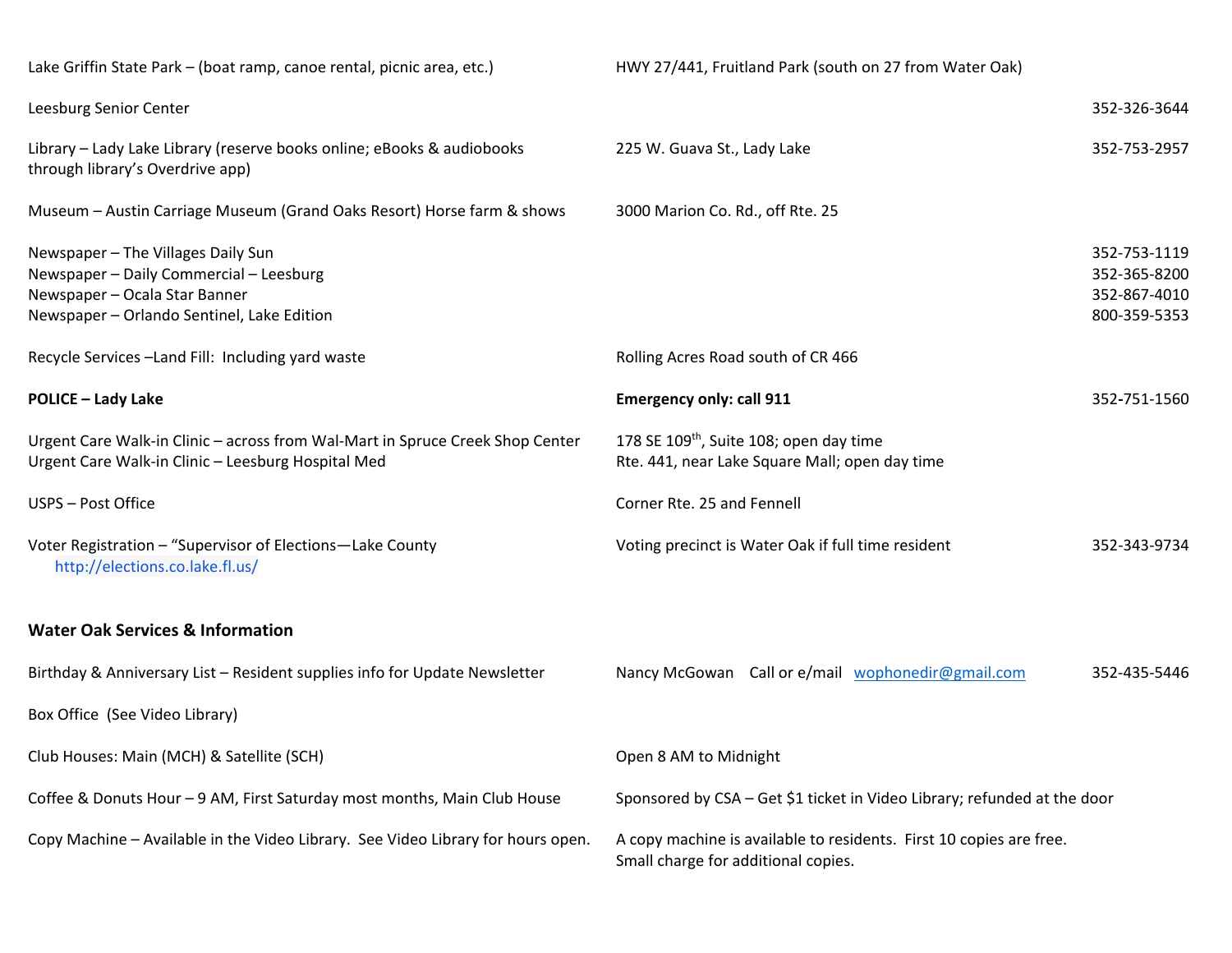| Exercise Room - Open extended hours - Enter from Lower Level in Back    |                                                                                                                                                                                                                                                |                              |
|-------------------------------------------------------------------------|------------------------------------------------------------------------------------------------------------------------------------------------------------------------------------------------------------------------------------------------|------------------------------|
| Garbage Pickup Curbside - Waste Management Co.                          | Regular pickup on Tuesdays and Fridays; have trash out to curb by 7AM<br>Recyclable material in Blue container on Tuesdays                                                                                                                     |                              |
| List available at office and on the residents<br><b>Helping Hands:</b>  | Water Oak Residents who offer a variety of services to residents. Updated twice/yr.<br>Notify Linda Spatta at wowebadm2016@gmail.com for additions or deletions.<br>Can be found on Website www.wateroakresidents.com under Residents Only tab |                              |
| Main Gate:                                                              | Notify Gate when you expect visitors or deliveries and when<br>you expect to be away for extended period of time. Know<br>your lot number when you call.                                                                                       | 352-753-4853                 |
| Prospectus & Park Rules - Received with water Oak home purchase         | See Water Oak Management or Homeowners' Assn. director                                                                                                                                                                                         |                              |
| Rear Gate:                                                              | Griffin Ave: for residents only                                                                                                                                                                                                                |                              |
| Sunshine Ladies - Jany Van Mol                                          | She brings cheer to those who are ill or in mourning.<br>Keep her informed of those who are in need of uplifting.                                                                                                                              | 516-782-8556<br>813-735-0219 |
| Video Library (Box Office) - Located in Main Clubhouse                  | Rent movies; Buy tickets to Water Oak events; Make copies.<br>Hours as of 5-2022: Mon, 10 AM-Noon; Thu, 2-4PM                                                                                                                                  |                              |
| Water Oak Lot Number                                                    | Contact Mgt. Office or check your Prospectus. Listings in<br>Telephone Directory and in site map on website home page<br>www.wateroakresidents.com                                                                                             |                              |
| Water Oak Residents Directory Telephone Book & Information Updates      | Nancy Conrad Keep her informed of any changes in your info                                                                                                                                                                                     | 813-735-0219                 |
| Water Oak UPDATE Newsletter - free monthly publication to all residents | Submit news to wateroakupdate@yahoo.com; deadline for<br>Articles is the 15 <sup>th</sup> of each month. Distributed to each home;<br>have a clip at home door for securing paper.                                                             |                              |
| Water Oak Estates Home Owners' Association - WOEHA                      | Legal representative of residents; Meetings monthly at the Main<br>Clubhouse; normally the 4 <sup>th</sup> Thursday each month; 7PM.                                                                                                           |                              |

Membership \$20.00/yr.; Membership is important in helping the HOA represent the residents of Water Oak.